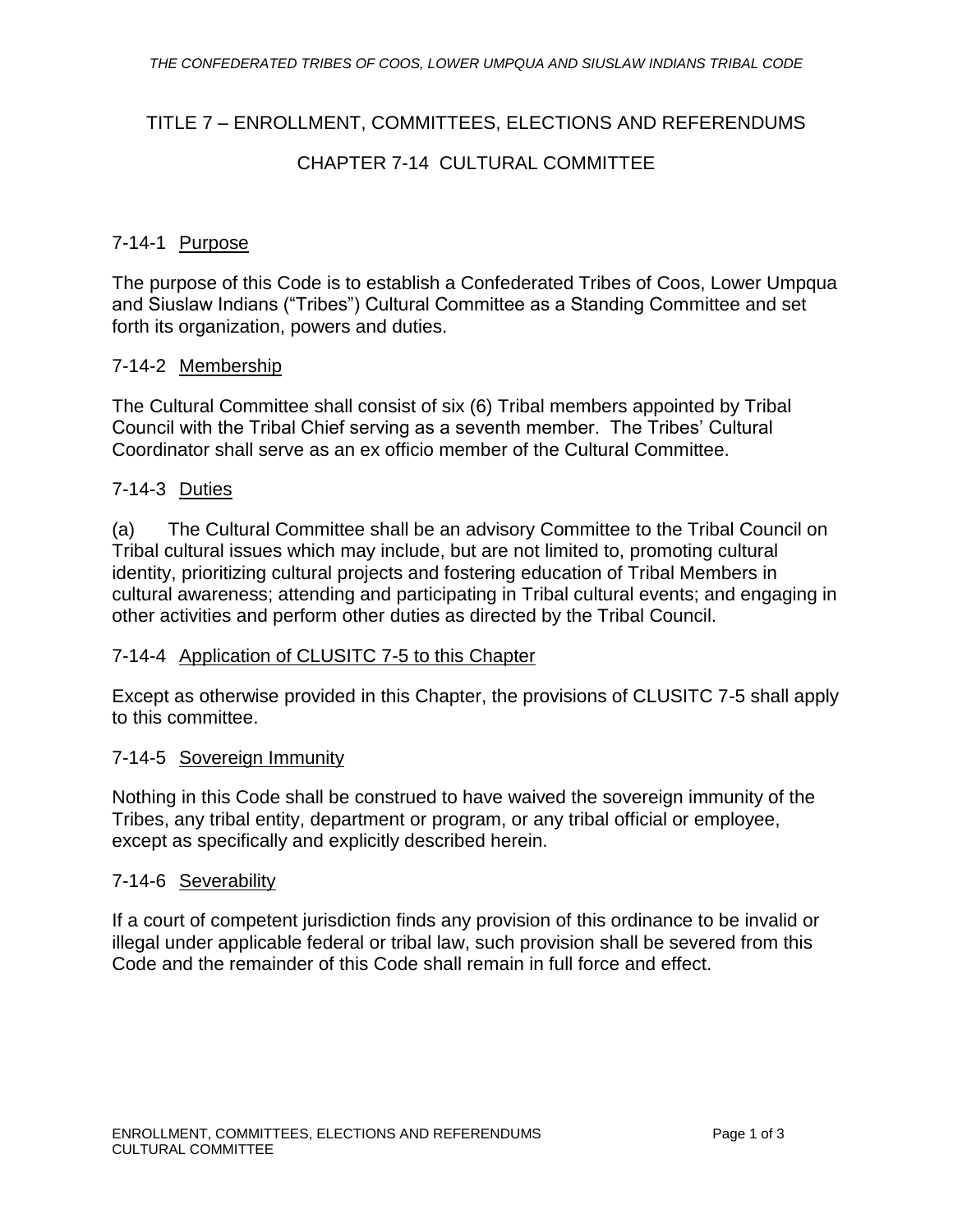APPENDIX A

LEGISLATIVE HISTORY AND EDITORIAL CHANGES